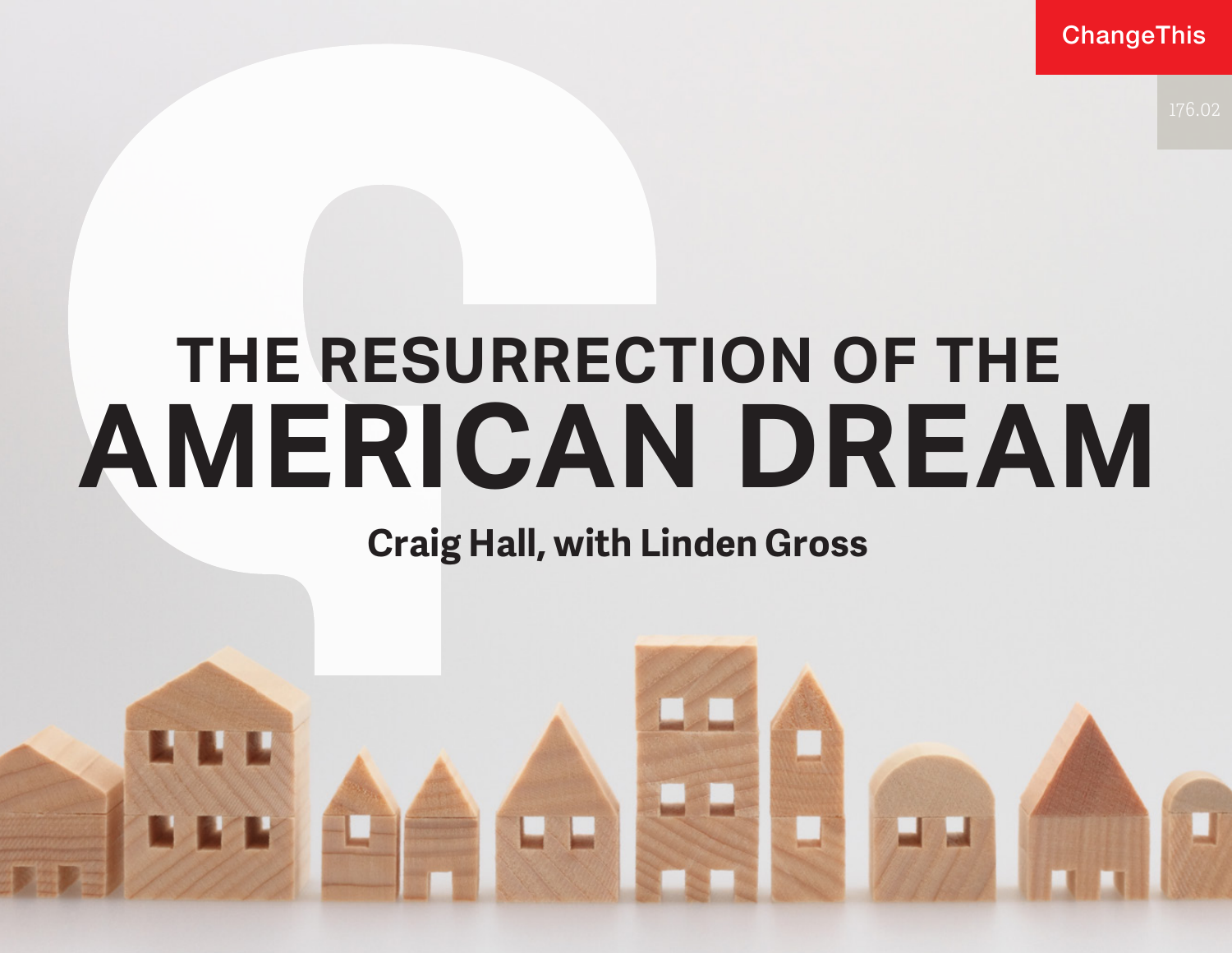## **Not everyone's career path can be traced back to a single moment in time, but mine can.** It all started when I was just sixteen years old and decided to

run for "Mayor for a Day" in Ann Arbor, Michigan. All of the high school seniors were encouraged to vote for one person to lead the City Council for a day, and like any politician, I decided I needed a platform and a campaign to give the other students a reason for vote for me. I had seen the escalating housing complaints made to the City Council by University of Michigan students. The students formed a tenant union and even held rent strikes, where they put money into escrow accounts in Canada. They collectively wanted to bargain for better maintenance. I decided that I would run on this platform. It was an incredible surprise when I found out I had won. During my 24-hour term as mayor, I would find out that solving the housing problem facing our community was much more complicated than campaigning on the issue.

Winning was the good news, but as it would turn out, also the bad news. I had a fun day where I experienced the Mayor's day-to-day schedule firsthand. I was even able to help run the City Council session. However, at the end of the day, despite all of my best efforts, the housing issues remained just as troubling as when I started my short mayoral career. While a lot of people would be mayor for a day and then never look back, I did the opposite. I didn't let this experience discourage me and instead, I decided to take matters into my own hands.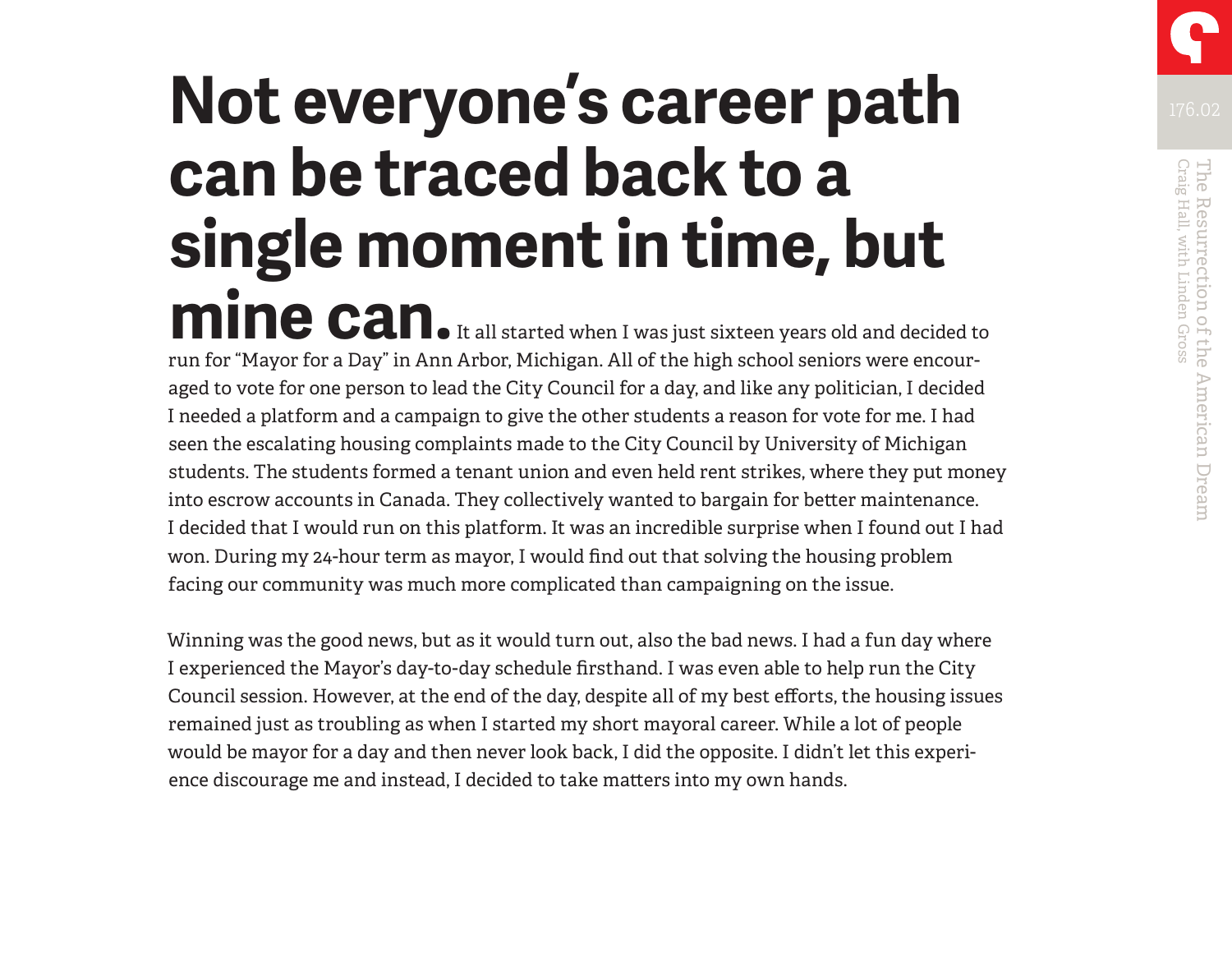I decided that I would prove that "good guy" landlords could both turn a profit and do a great job maintaining their properties. About a year after my brief political stint, I became the youngest landlord in Ann Arbor after purchasing a rooming house on the University of Michigan campus at the age of eighteen. I had saved money from small ventures between the ages of eight and seventeen, stockpiling every penny I could get working odd jobs and starting paper routes and the like. This left me with a little over \$4,000. It wasn't an easy road, as the process of finding a building that I could afford with the down payment I had was difficult. The process took over a year, but ultimately, in October 1968, I bought 427 Hamilton Place. There were eight bedrooms on the second and third floors, and a four-bedroom apartment on the first floor and basement. I thought I was the luckiest man alive.

During this time, it had never occurred to me that I wouldn't be able to start a business of my own. In fact, when I decided to buy the rooming house, getting a lawyer and going through all of the paperwork was surprisingly easy. Shortly thereafter, I found out that the seller of the rooming house had lied to me about certain terms and I ended up retaining my lawyer for what became my first lawsuit. The case was settled quickly and with reasonable legal costs, as my lawyer, unlike today where everyone is a specialist, was the same one who handled the real estate closing. Today, the process would require litigation specialists and cost a fortune.

It had never occurred to me that I wouldn't be able to start a business of my own.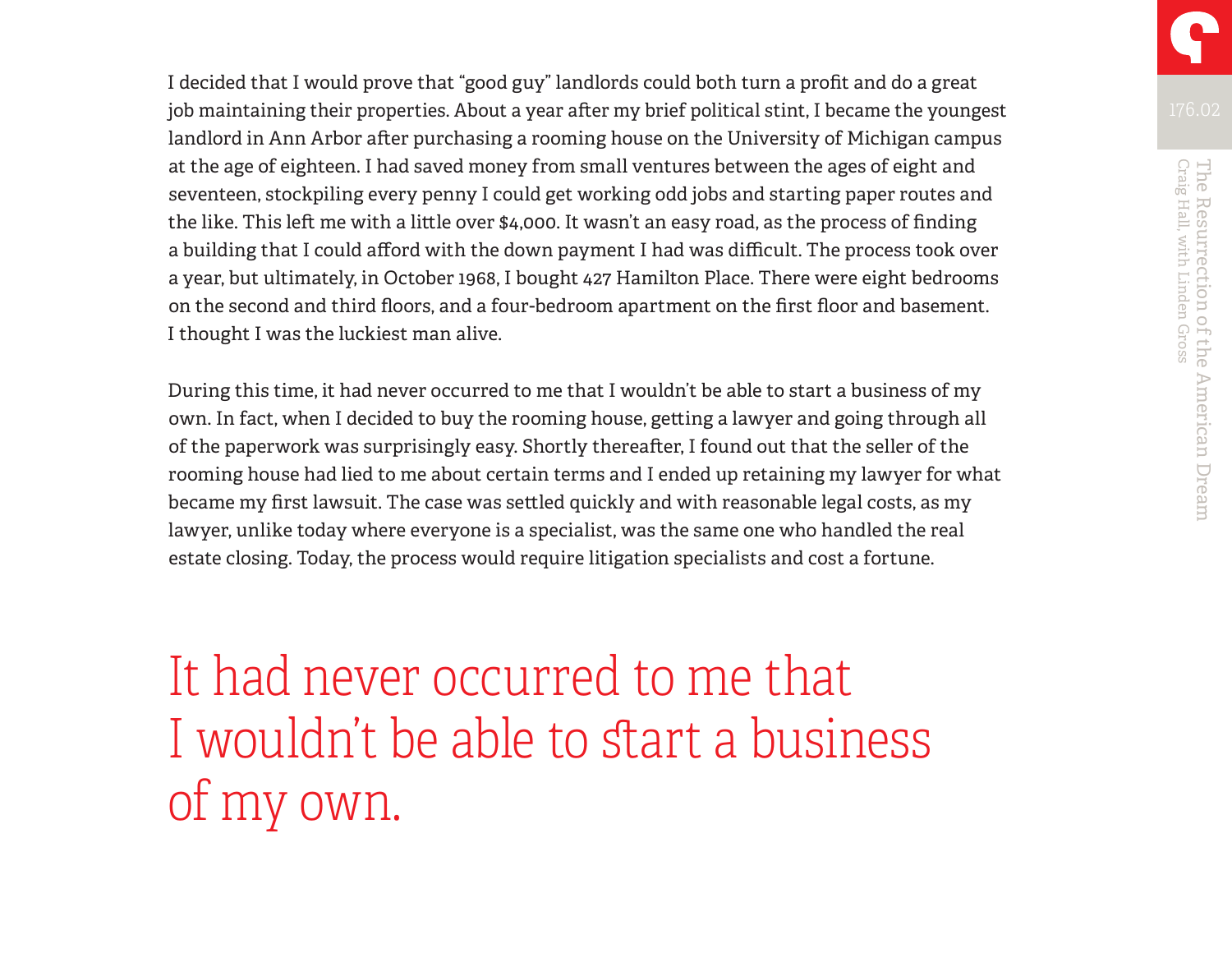I enjoyed the process of being an entrepreneur a lot more than I thought I would. I originally planned on only buying one building and keeping it for a couple of years, but I was really getting hooked and wanted to start growing. In the beginning, all I wanted to do was prove that I could be a good landlord while also turning a reasonable profit, but I found out that it was a lot of fun. I wanted to share my ideas on how you can manage a building responsibly and profitably while at the same time keeping tenants happy, the same concept I had tried to advance when I was elected mayor for the day.

I had the ambition to buy a second building, but I didn't have the money, so I came up with a new approach. I went around and asked other students at the University of Michigan if they would each give me \$200 to own a percentage of a building that required a \$3,000 down payment. Ironically, I ended up using this same approach to buy around 100,000 apartment units over the next 18 years, raising over a billion dollars in equity that ending up including several hundred partnerships.

My business career has had its ups and downs, and by no means has it been easy, but I did have opportunities. I had the ability to start my own business and it is something I will always be grateful for. I believe that every American deserves this opportunity.

That is why I was so alarmed when, in 2011, I attended a speech given by Moody Analytics' chief economist Mark Zandi on the topic of entrepreneurship, and learned how it had been in decline for the better part of three decades. At first, I couldn't believe what I was hearing. How could entrepreneurship be in decline when all I was hearing about in the news was about the incredible technology startups coming out of Silicon Valley? At the time I heard this speech, I was living in and running my business in Dallas, where the economy was vibrant despite being on the heels of the Great Recession.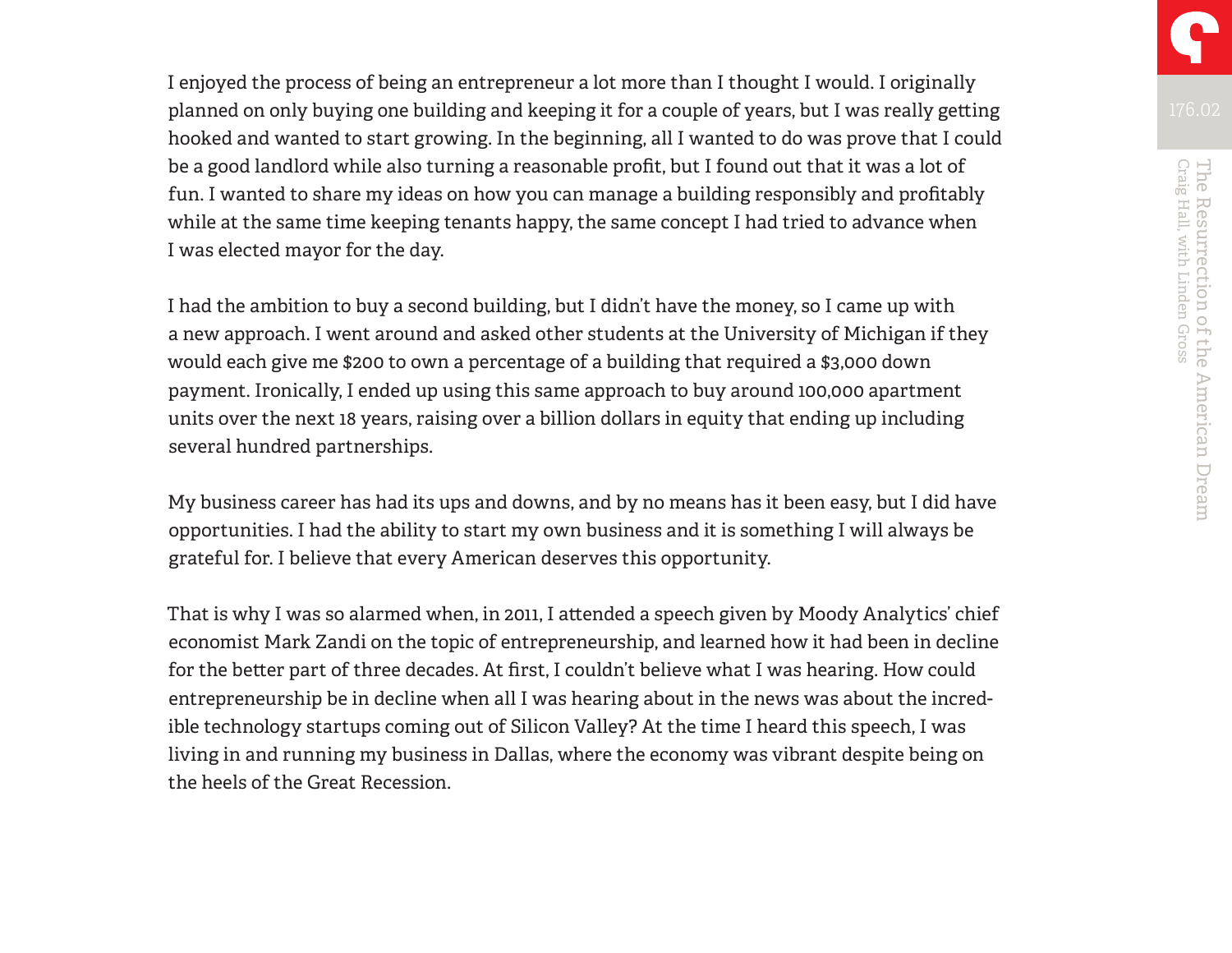My initial disbelief evolved into curiosity. I decided to further investigate Mark's claims. The statistics and research were clear—over the course of the last several decades, the number of new startups in the U.S. has been on a steady decline. In fact, from 2008 to 2011, more U.S. businesses died annually than new ones were started for the first time in recorded history. Add to this that, according to the Economic Innovation Group, only twenty counties—out of 3,149 generated half of the net new businesses between 2010 and 2014. Additionally, 75 percent of venture capital in the U.S. goes to only three areas—Silicon Valley, New York, and Boston. This has left much of the United States a waste land in terms of entrepreneurial activity.

And the punches keep on coming. The main challenges facing entrepreneurs today are significantly worse for women and people of color. Morgan Stanley reports that women and minorityowned businesses receive 80 percent less investment than the median investment in businesses overall. Inequality in our country has been further aggravated by a system that favors white male entrepreneurs, and this is clearly evidenced when you look at entrepreneurship.

How could entrepreneurship be in decline when all I was hearing about in the news was about the incredible technology startups coming out of Silicon Valley?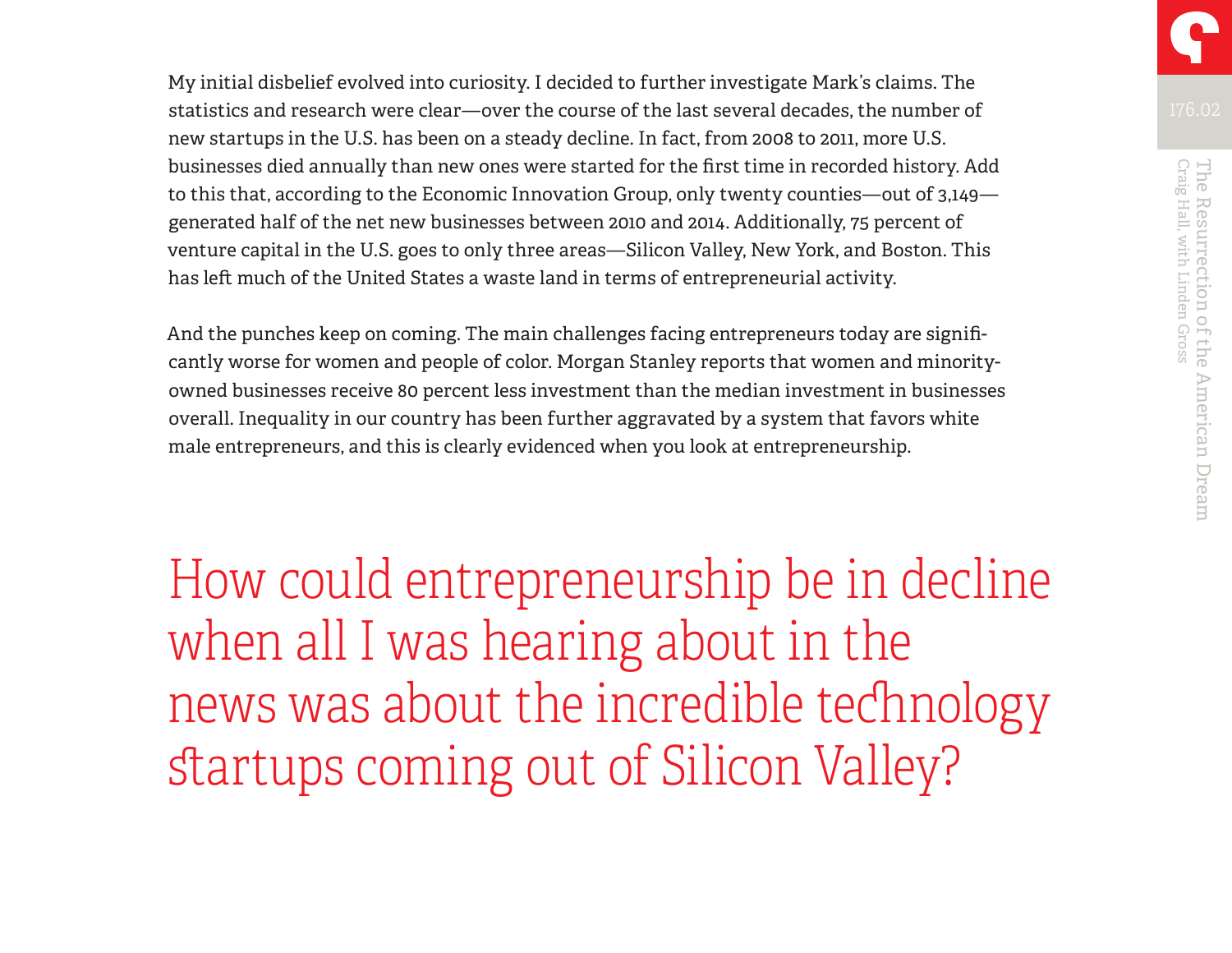Currently, women employ just eight percent of the total private sector workforce. Additionally, a Biz2Credit study showed that female-owned businesses receive loan approvals 33 percent less often than male-owned businesses. Pitchbook also reports that if women had parity with men, the GDP would grow by 10 to 12 percent in just ten years. By creating barriers for women to start businesses, we are in fact deteriorating potential growth for our country's economy. In the Kauffman Foundation's Annual Survey of Entrepreneurs, they revealed that people of color are put at a significant disadvantage in terms of starting new businesses. Among firms that started with at least \$100,000 in capital, 82 percent are owned by all-white teams, 13 percent are Asian-owned, 4 percent are owned by Hispanics, and just 1 percent are owned by all-black teams. Access to capital is a critical factor in launching a business, and just 1 percent of American venture capital-backed founders are black, leaving them out of potential early stage funding. As the Center for Global Policy Solutions reports, our country is losing out on over 1.1 million minority-owned businesses, 9 million potential jobs and \$300 billion in national income by not addressing this growing opportunity gap.

Entrepreneurship today is a tale of two cities. Silicon Valley mega-startups are often able to raise \$500 million or \$1 billion more easily than entrepreneurs looking for \$10 million in more rural communities. This is largely due to consolidation. The consolidation of big businesses in many industries has left little room for competition, as these companies largely influence public policy and are able to out-spend and out-last any startups that threaten their market share. Because of the influence these large corporations have in Washington, public policy has largely benefited big business versus smaller, emerging startups. Additionally, the geographic consolidation of entrepreneurial ecosystems to just a few U.S. cities has left rural America behind. According to the Kauffman Foundation, in the 1980s, 20 percent of U.S. companies started in rural areas. This shrunk to just 12.2 percent in 2017.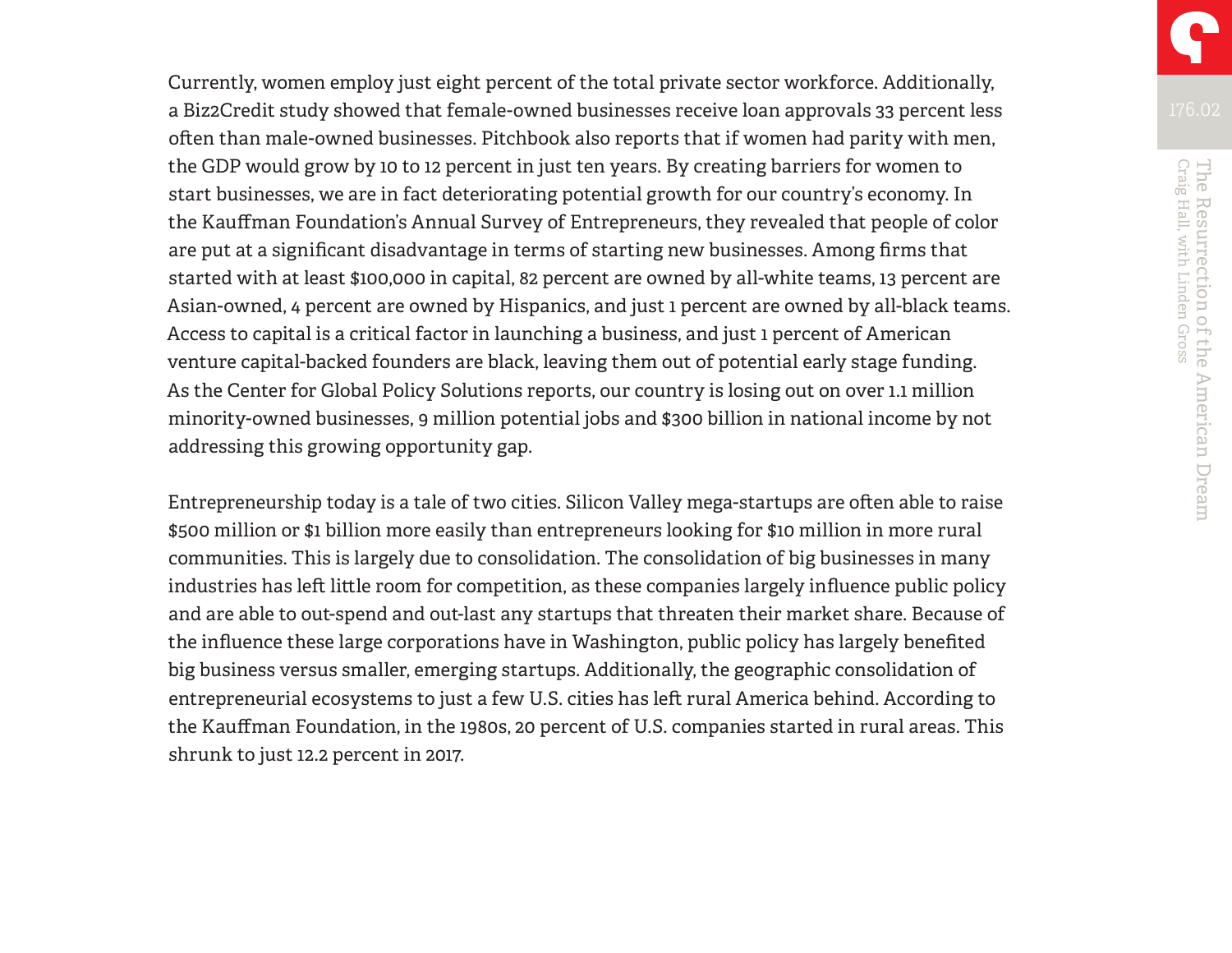Millennials also face many challenges as potential entrepreneurs. Since 2004, the number of students with debt has increased by 89 percent, while the average amount of debt held by student borrowers has grown by 77 percent. These massive amounts of debt make it difficult or near impossible—for millennials to save money for home ownership, let alone a new business venture. This lack of home equity causes millennials to lose out on a key source of capital for many entrepreneurial ventures. Additionally, millennials who entered the workforce at the height of the Great Recession and witnessed the shuttering of countless business are left with heightened risk aversion to entrepreneurship.

So why should all of this matter to us? Statistically speaking, unemployment numbers today are low, and the economy is strong. But for many in the middle-class living paycheck-to-paycheck, this is still a very tough time. And what happens ten, twenty, thirty years from now if we don't address this issue? What happens when our economy feels the impact of new technology breakthroughs eliminating more and more existing jobs? Startups account for the majority of new net job growth in the U.S., strengthen the middle class, improve our standard of living and are the greatest source of industry innovation. The same opportunities that allowed me to start my business at eighteen-years-old with \$4,000 in my name are not available today for most Americans. This is a fundamental component of the American Dream, and it is under attack today from overbearing regulations, lack of access to capital, increased debt, and public policies that favor big business over startups.

So, if this is important to us and it's in trouble, what can we do to solve it? There are many great nonprofit organizations and other initiatives taking place throughout the U.S. today to address this same issue, but we have seen that it is going to take a lot more to solve this complex problem. The first step to solving this issue is recognizing that there is a problem and creating a national dialogue. Many people are passionate about entrepreneurship, and together we can make strides in the right direction.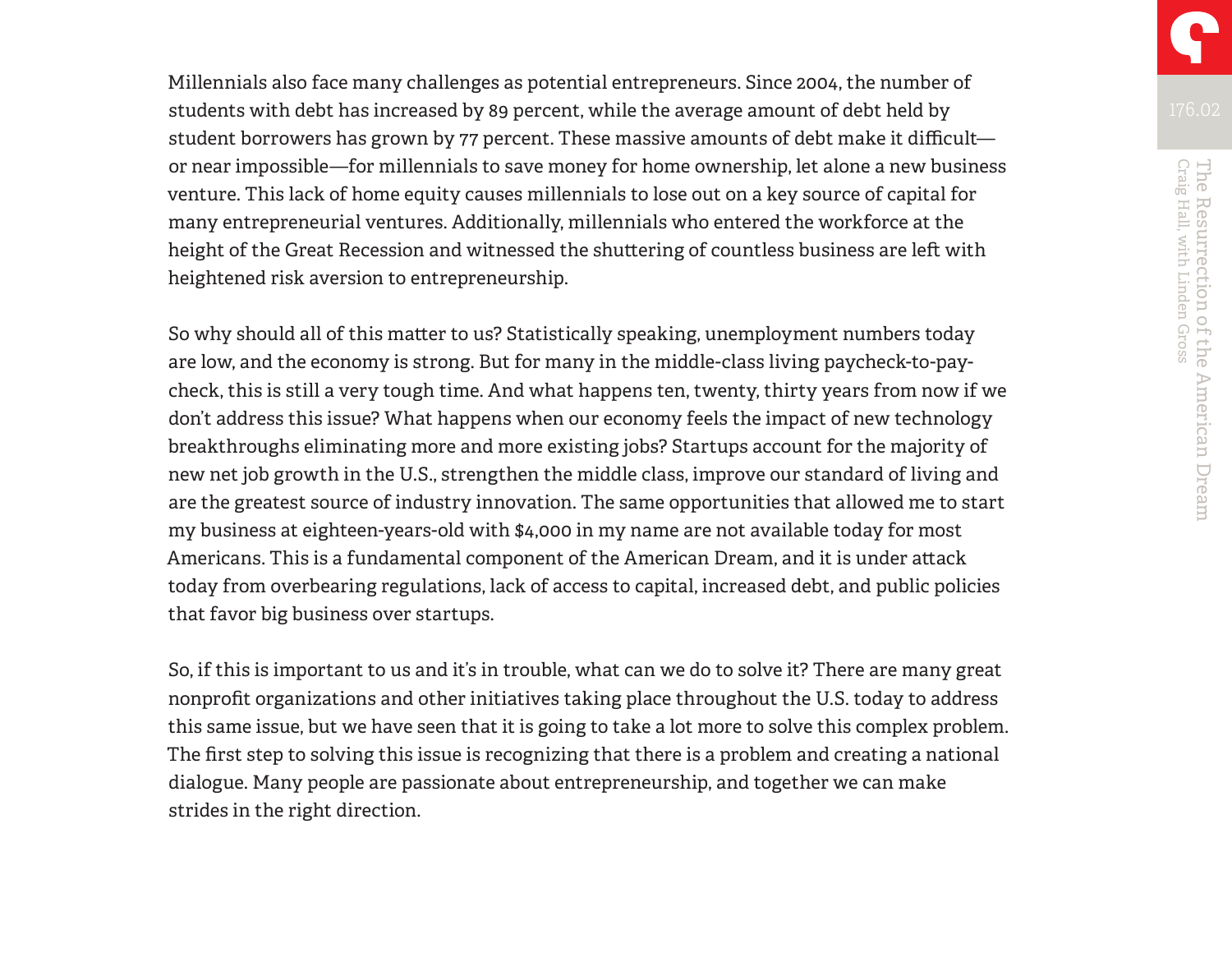From a policy standpoint, here are some of the changes I propose to get entrepreneurship back on track.

As we've established, entrepreneurs can only start businesses if they have capital. We should offer tax incentives to individual U.S. taxpayers to promote investment in qualifying startups particularly ventures with \$10M or less in capital. Today, our government provides a great deal of incentives for real estate and other industries, and direct tax incentives of this nature for traditional startups (not just the "unicorns") could make a huge difference. To further incentivize investment, capital gains on successful investments could be deferred if reinvested in qualifying startups within a one-year period.

Now, how can we narrow this focus to better serve women and minority-owned businesses? I propose implementing a 100 percent tax deduction on investments made in women and minorityowned businesses while keeping the tax basis at the full investment level, lowering investment risk and providing for a second write-off if the deal fails. In addition, we can and should create new and expanded government programs to address and alleviate the specific obstacles preventing women and minorities from starting new businesses, such as an expansion of the State Small Business Credit Initiative (SSBCI) and New Markets Tax Credit to focus their applications on minority- and women-owned small businesses.

Entrepreneurship today is a tale of two cities.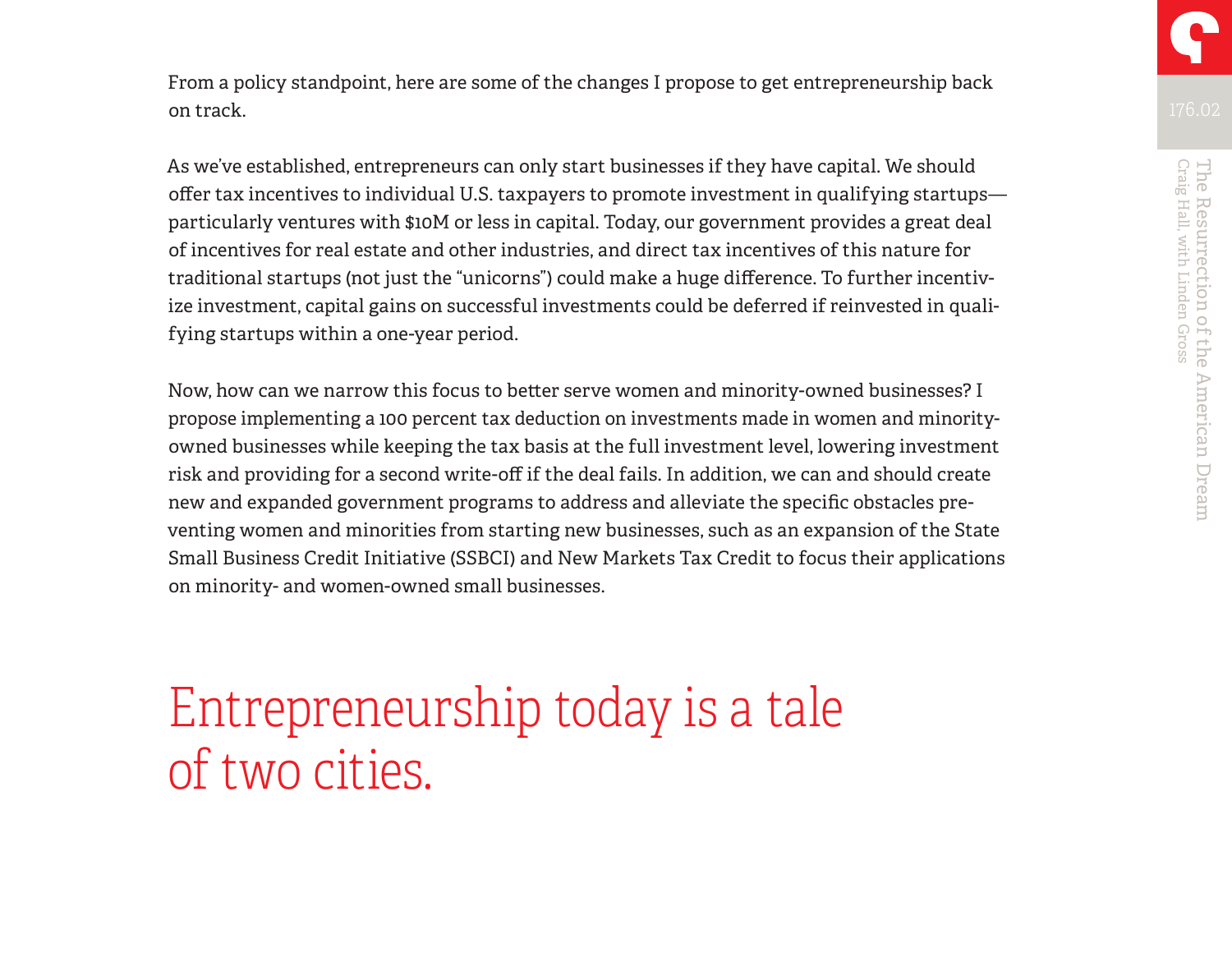To encourage millennials to start businesses, I suggest that we implement debt relief policies for millennial entrepreneurs burdened by student debt, including a suspension on payments or government subsidization during the period in which a business is being started. For each year of active entrepreneurial efforts, a portion of this debt should also be written off.

Last but not least, we need to streamline our regulatory process. According to the World Bank, the U.S. currently ranks 53rd in terms of ease of starting a new business. It is critical that we pursue regulatory reforms at the federal, state and local level that could be brought into packages of legislation to help alleviate the red tape and encourage new startups. For example, a startup regulatory program should exist for companies less than five years old that only requires the most essential regulations, as determined by the government.

The time is now to come together to solve this growing problem. We need to make entrepreneurial opportunities accessible to all Americans and level our country's playing field if we want to remain a world superpower. **I am optimistic that if the right steps are taken, we can create a bright future for entrepreneurship in our country and resurrect the American Dream for future generations to come.**